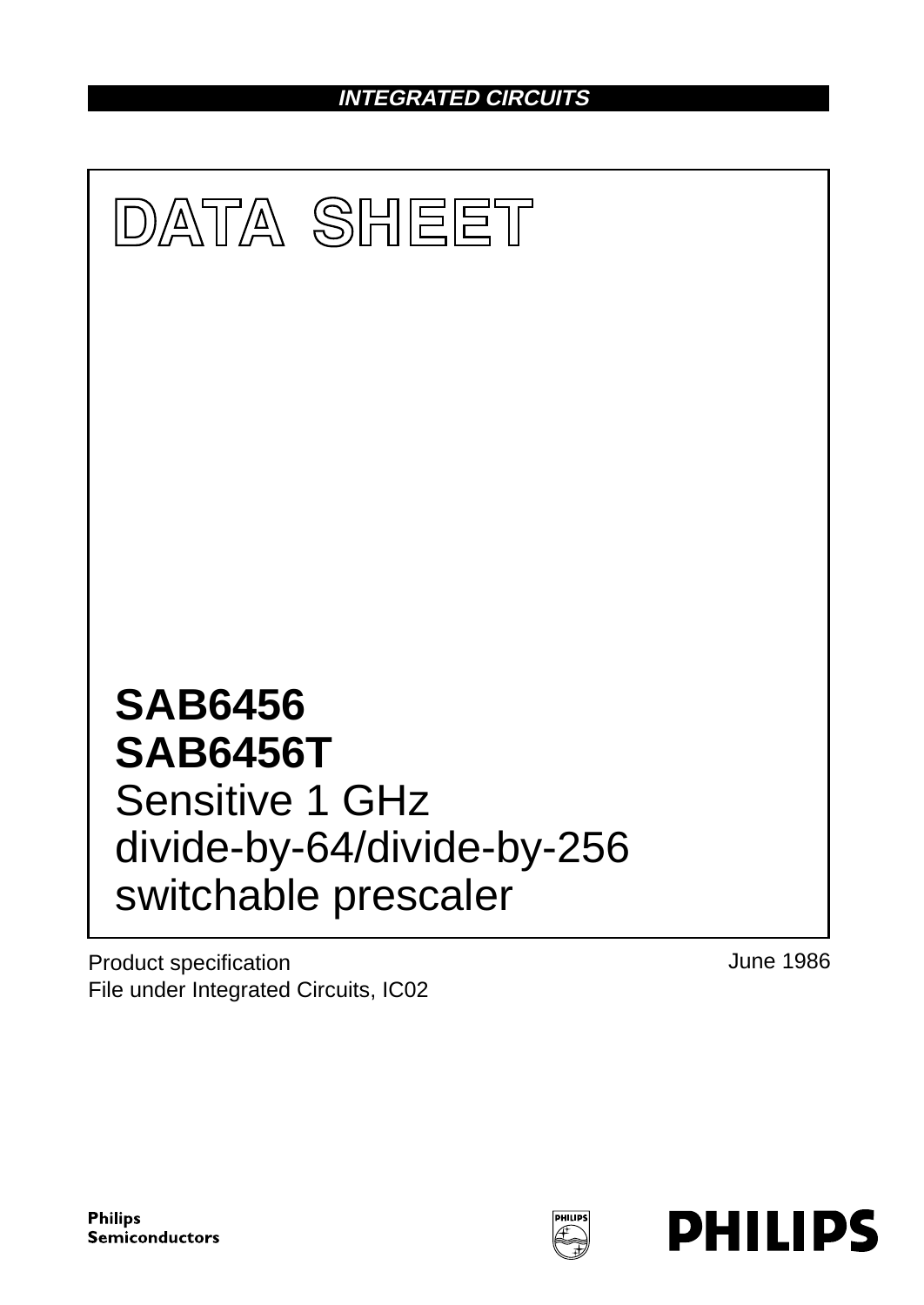**SAB6456 SAB6456T**

# **Sensitive 1 GHz divide-by-64/divide-by-256 switchable prescaler**

## **GENERAL DESCRIPTION**

The SAB6456/SAB6456T is a prescaler for UHF/VHF tuners. It can be switched to divide-by-64 or divide-by-256 by the mode-control (MC) pin. The circuit has an input frequency range of 70 MHz to 1 GHz, has high input sensitivity and good harmonic suppression.



## **QUICK REFERENCE DATA**

| <b>PARAMETER</b>             | <b>CONDITIONS</b> | <b>SYMBOL</b> | MIN.                     | TYP. | MAX.                     | <b>UNIT</b> |
|------------------------------|-------------------|---------------|--------------------------|------|--------------------------|-------------|
| Supply voltage               | pin 8 to pin 4    | $V_{CC}$      | 4,5                      | 5,0  | 5,5                      | V           |
| Supply current               | pin 8             | <b>I</b> cc   |                          | 21   | $\overline{\phantom{0}}$ | mA          |
| Input frequency range        | pins 2 and 3      | $f_i$         | 70                       |      | 1000                     | <b>MHz</b>  |
| Sensitivity to input voltage |                   |               |                          |      |                          |             |
| (r.m.s. value)               |                   | $V_{i(rms)}$  | $\overline{\phantom{m}}$ |      | 10                       | mV          |
| Output voltage               |                   |               |                          |      |                          |             |
| (peak-to-peak value)         | pins 6 and 7      | $V_{o(p-p)}$  | $\qquad \qquad$          | 1    | $\overline{\phantom{0}}$ | ν           |
| Operating ambient            |                   |               |                          |      |                          |             |
| temperature range            |                   | $I_{amb}$     | 0                        |      | 80                       | $^{\circ}C$ |

## **PACKAGE OUTLINES**

SAB6456 : 8-lead DIL; plastic (SOT97); SOT97-1; 1996 November 18. SAB6456T: 8-lead mini-pack (SO8; SOT96A); SOT96-1; 1996 November 18.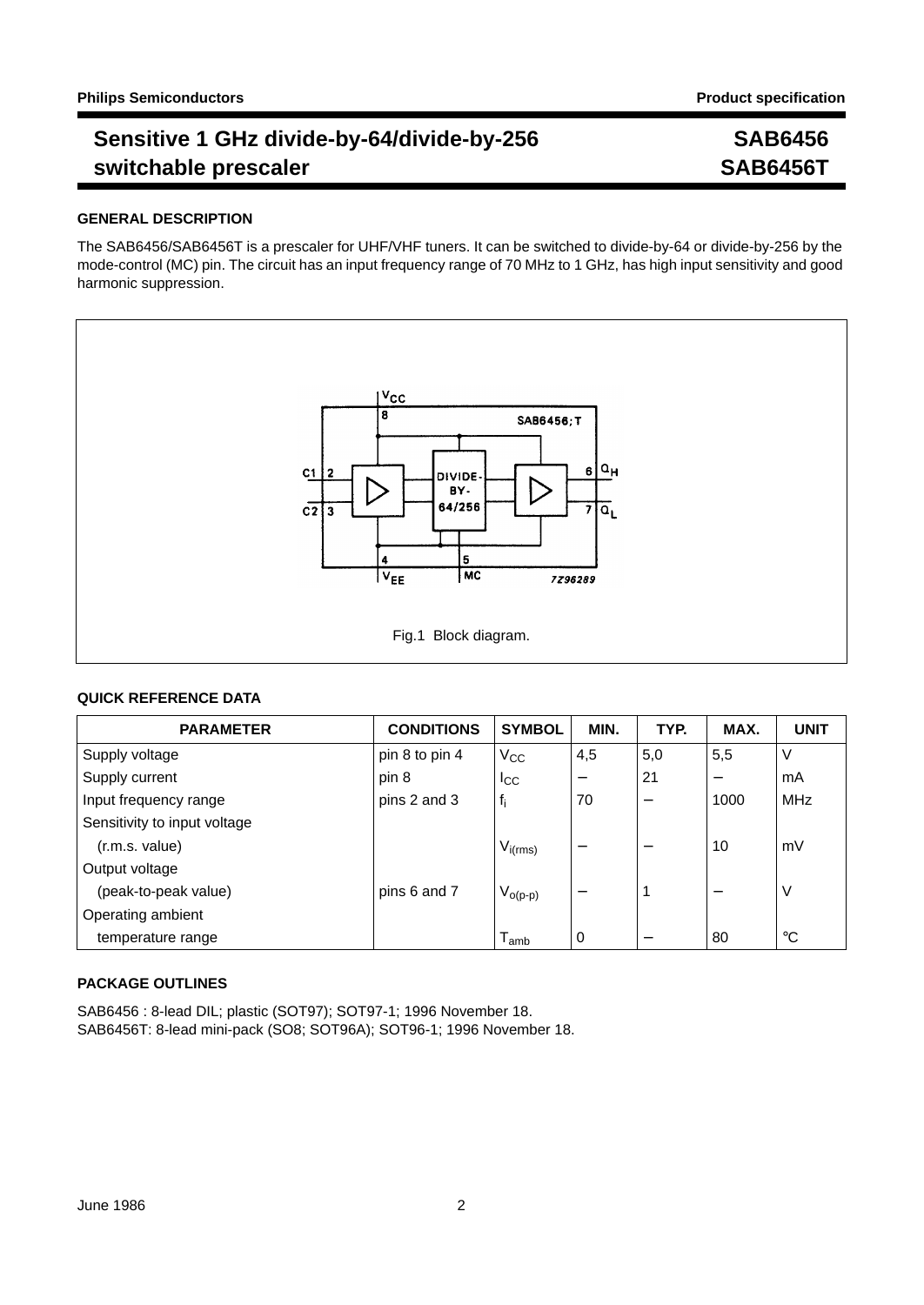

| 1.               | n.c.            | not connected           |  |  |  |
|------------------|-----------------|-------------------------|--|--|--|
| 2.               | C1              |                         |  |  |  |
| 3.               | C <sub>2</sub>  | differential inputs     |  |  |  |
| 4.               | V <sub>EE</sub> | ground (0 V)            |  |  |  |
| 5.               | MC              | mode control            |  |  |  |
| 6.               | Qн              | complementary outputs   |  |  |  |
| $\overline{7}$ . | Qı              |                         |  |  |  |
| 8.               | $\rm V_{CC}$    | positive supply voltage |  |  |  |

## **FUNCTIONAL DESCRIPTION**

The circuit comprises an input amplifier, a divider stage with selectable division ratio and an output stage.

The input amplifier is driven by a sinusoidal signal from the local oscillator of a television tuner. The inputs (C1, C2) are differential and are biased internally to permit capacitive coupling. When driven asymmetrically the unused input should be connected to ground via a capacitor.

**PINNING**

The mode-control (MC) input to the divider stage is intended for static control of the division ratio, selection is made as follows:

divide-by-64: MC pin open-circuit divide-by-256: MC pin connected to ground

The divider stage may oscillate during no-signal conditions but this oscillation is suppressed when input signals are received.

Two complementary signals  $(Q_H, Q_L)$  are provided by the output differential amplifier stage. The voltage-edges of the output signals are slowed internally to reduce harmonics in the television intermediate frequency band.

## SAB6456 SAB6456T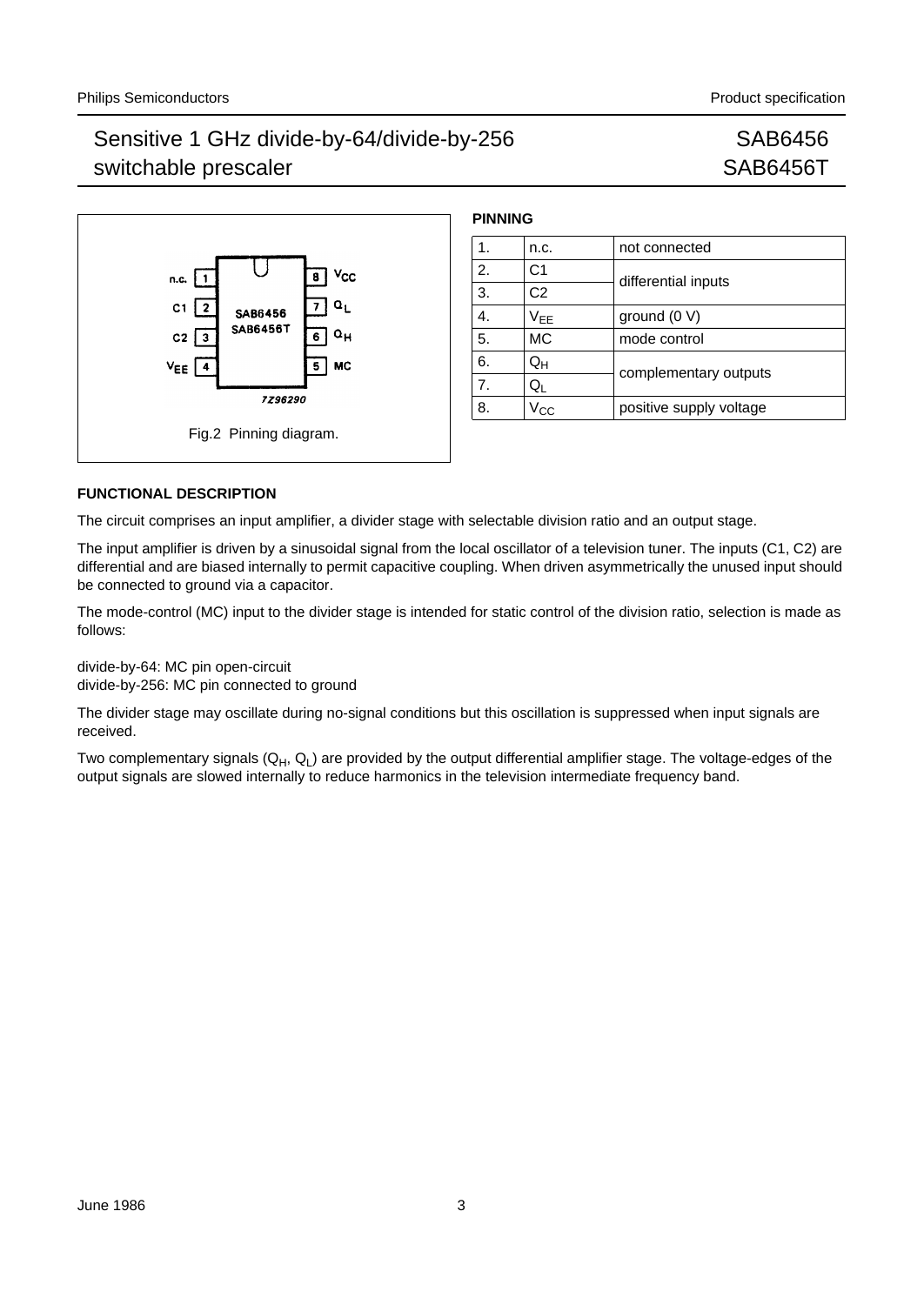# SAB6456 SAB6456T

## **ELECTROSTATIC DISCHARGE PROTECTION**

Inputs and outputs have electrostatic discharge protection according to specification MIL-883C, class B.

## **RATINGS**

Limiting values in accordance with the Absolute Maximum System (IEC-134)

| <b>PARAMETER</b>          | <b>CONDITIONS</b> | <b>SYMBOL</b>    | MIN.  | TYP. | MAX.         | <b>UNIT</b>  |
|---------------------------|-------------------|------------------|-------|------|--------------|--------------|
| Supply voltage            | pin 8 to pin 4    | $V_{\rm CC}$     |       |      | 7,0          |              |
| Input voltage             |                   | V:               |       |      | $V_{\rm CC}$ |              |
| Storage temperature range |                   | <sup>l</sup> sta | $-55$ |      | $+150$       | $^{\circ}$ C |
| Junction temperature      |                   |                  |       |      | $+150$       | $^{\circ}$ C |

## **THERMAL RESISTANCE**

| From junction to ambient         |              |         |
|----------------------------------|--------------|---------|
| 8-lead DIL; plastic (SOT-97A)    | $R_{th i-a}$ | 120 K/W |
| 8-lead mini-pack (SO-8; SOT-96A) |              |         |
| on printed circuit board         | $R_{th i-a}$ | 260 K/W |
| on ceramic substrate             | $R_{th i-a}$ | 170 K/W |
|                                  |              |         |

### **D.C. CHARACTERISTICS**

 $V_{CC}$  = 5 V;  $V_{EE}$  = 0 V;  $T_{amb}$  = 25 °C; test IC mounted in a test socket or on a printed circuit board; measurements taken after thermal equilibrium is established

| <b>PARAMETER</b>    | <b>CONDITIONS</b>  | <b>SYMBOL</b>   | MIN. | TYP.                     | MAX.                  | <b>UNIT</b> |
|---------------------|--------------------|-----------------|------|--------------------------|-----------------------|-------------|
| Output voltage HIGH |                    | $V_{OH}$        |      |                          | $V_{\rm CC}$          | ν           |
| Output voltage LOW  |                    | $V_{OL}$        |      | $\overline{\phantom{m}}$ | $V_{\text{CC}}$ – 0.8 | ν           |
| Supply current      |                    | $I_{\rm CC}$    |      | 21                       | 28                    | mA          |
| Mode-control (MC)   |                    |                 |      |                          |                       |             |
| Input voltage LOW   |                    |                 |      |                          |                       |             |
| (divide-by-256)     |                    | VIL             | 0    | $\overline{\phantom{m}}$ | 0,2                   | ν           |
| Input current LOW   |                    | $-l_L$          |      | 25                       | 60                    | μA          |
| Input voltage HIGH  |                    |                 |      |                          |                       |             |
| (divide-by-64)      | pin 5 open-circuit | V <sub>IH</sub> | 1,4  |                          | 3,0                   | ν           |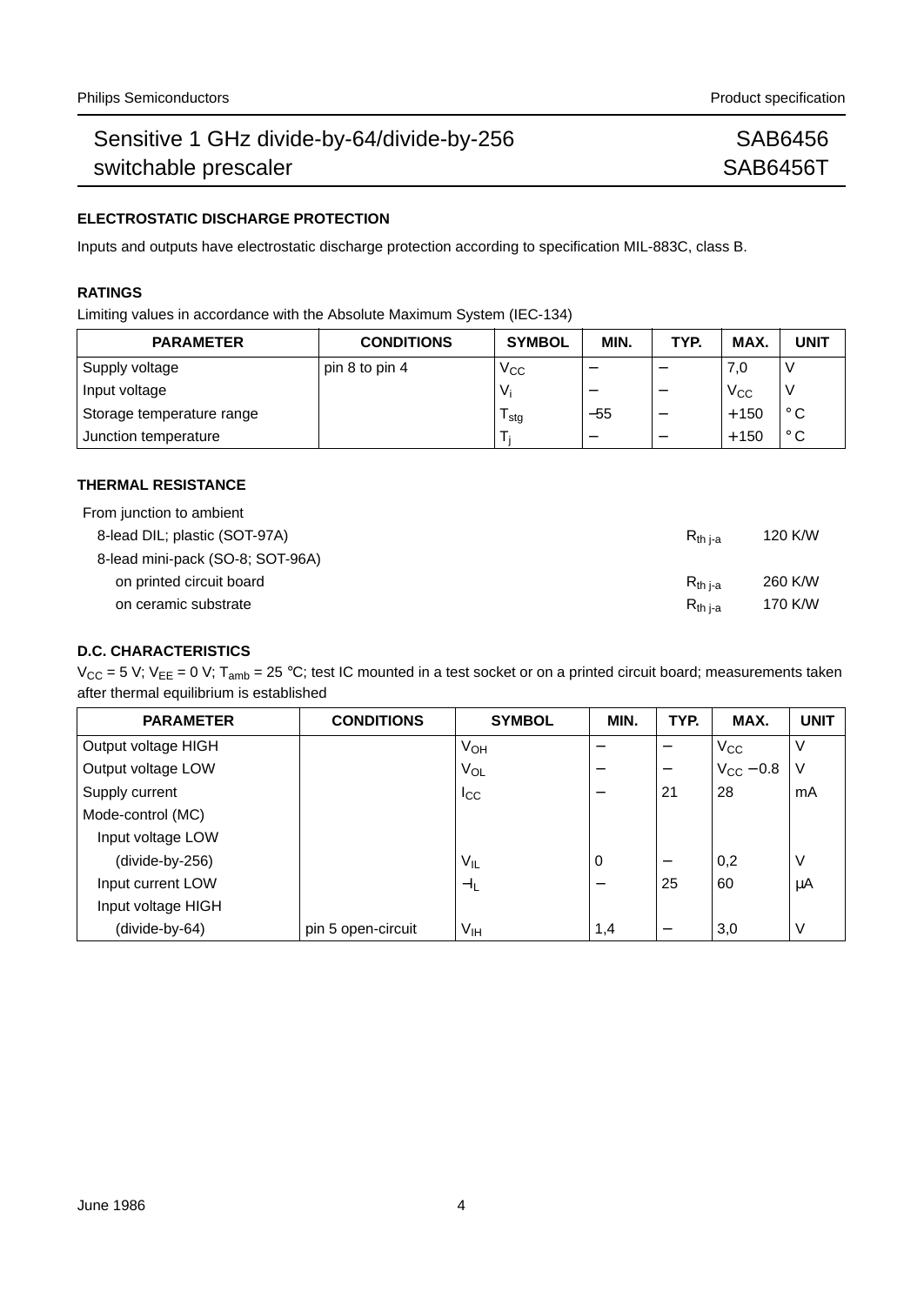# SAB6456 SAB6456T

## **A.C. CHARACTERISTICS**

 $V_{CC} = 4.5$  to 5,5 V;  $V_{EE} = 0$  V;  $T_{amb} = 0$  to +80 °C

| <b>PARAMETER</b>          | <b>CONDITIONS</b>        | <b>SYMBOL</b>                         | MIN.  | TYP.                     | MAX.              | <b>UNIT</b> |
|---------------------------|--------------------------|---------------------------------------|-------|--------------------------|-------------------|-------------|
| Sensitivity to input      | 50 $\Omega$ system       |                                       |       |                          |                   |             |
| voltage (r.m.s. value)    | $f_i =$<br>70 MHz        | $V_{i(rms)}$                          |       |                          | 10                | mV          |
|                           | $f_i = 150 \text{ MHz}$  | $V_{i(rms)}$                          |       |                          | 10                | mV          |
|                           | $f_i = 300 \text{ MHz}$  | $V_{i(rms)}$                          |       |                          | 10                | mV          |
|                           | $f_i = 500 \text{ MHz}$  | $V_{i(rms)}$                          |       |                          | 10                | mV          |
|                           | $f_i = 900 \text{ MHz}$  | $V_{i(rms)}$                          |       |                          | 10                | mV          |
|                           | $f_i = 1000 \text{ MHz}$ | $V_{i(rms)}$                          |       |                          | 10                | mV          |
| Input overload voltage    | 50 $\Omega$ system       |                                       |       |                          |                   |             |
| (r.m.s. value)            | $f_i = 70$ MHz to        |                                       |       |                          |                   |             |
|                           | 1000 MHz                 | $V_i$                                 | 300   |                          |                   | mV          |
| Input parallel resistance | 70 MHz<br>$f_i =$        | $R_i$                                 | —     | 560                      | $\qquad \qquad -$ | $\Omega$    |
|                           | $f_i = 1000 \text{ MHz}$ | $R_i$                                 |       | 30                       |                   | Ω           |
| Input capacitance         | $f_i =$<br>70 MHz        | $C_i$                                 |       | 5                        |                   | pF          |
|                           | $f_i = 1000 \text{ MHz}$ | $C_i$                                 |       | 1,5                      |                   | pF          |
| Output voltage HIGH       |                          | $V_{OH}$                              |       | $\qquad \qquad -$        | $V_{CC}$          | V           |
| Output voltage LOW        |                          | $V_{OL}$                              |       | $\overline{\phantom{0}}$ | $V_{CC} - 0.8$    | V           |
| Output voltage swing      |                          |                                       |       |                          |                   |             |
| (peak-to-peak value)      | 70 MHz<br>$f_i =$        | $V_{o(p-p)}$                          | 0,8   | 1,0                      | 1,2               | V           |
|                           | $f_i = 1000$ MHz;        |                                       |       |                          |                   |             |
|                           | $R_L = 820 \Omega$ ;     |                                       |       |                          |                   |             |
|                           | $C_L = 60 pF$            | $\mathsf{V}_{\mathsf{o}(p\text{-}p)}$ | 0,17  | $\overline{\phantom{0}}$ |                   | $\vee$      |
| Attenuation of third      |                          |                                       |       |                          |                   |             |
| harmonic at output        | $f_i = 800$ MHz;         |                                       |       |                          |                   |             |
|                           | $R_L = 820 \Omega$ ;     |                                       |       |                          |                   |             |
|                           | $C_L = 60 pF$            |                                       | $-15$ | $-23$                    | $\qquad \qquad -$ | dB          |
| Output unbalance          | see Fig.3                | $\Delta V_{\text{o}}$                 |       |                          | 0,1               | V           |
| Output resistance         |                          | $R_0$                                 |       | 500                      | $\qquad \qquad -$ | Ω           |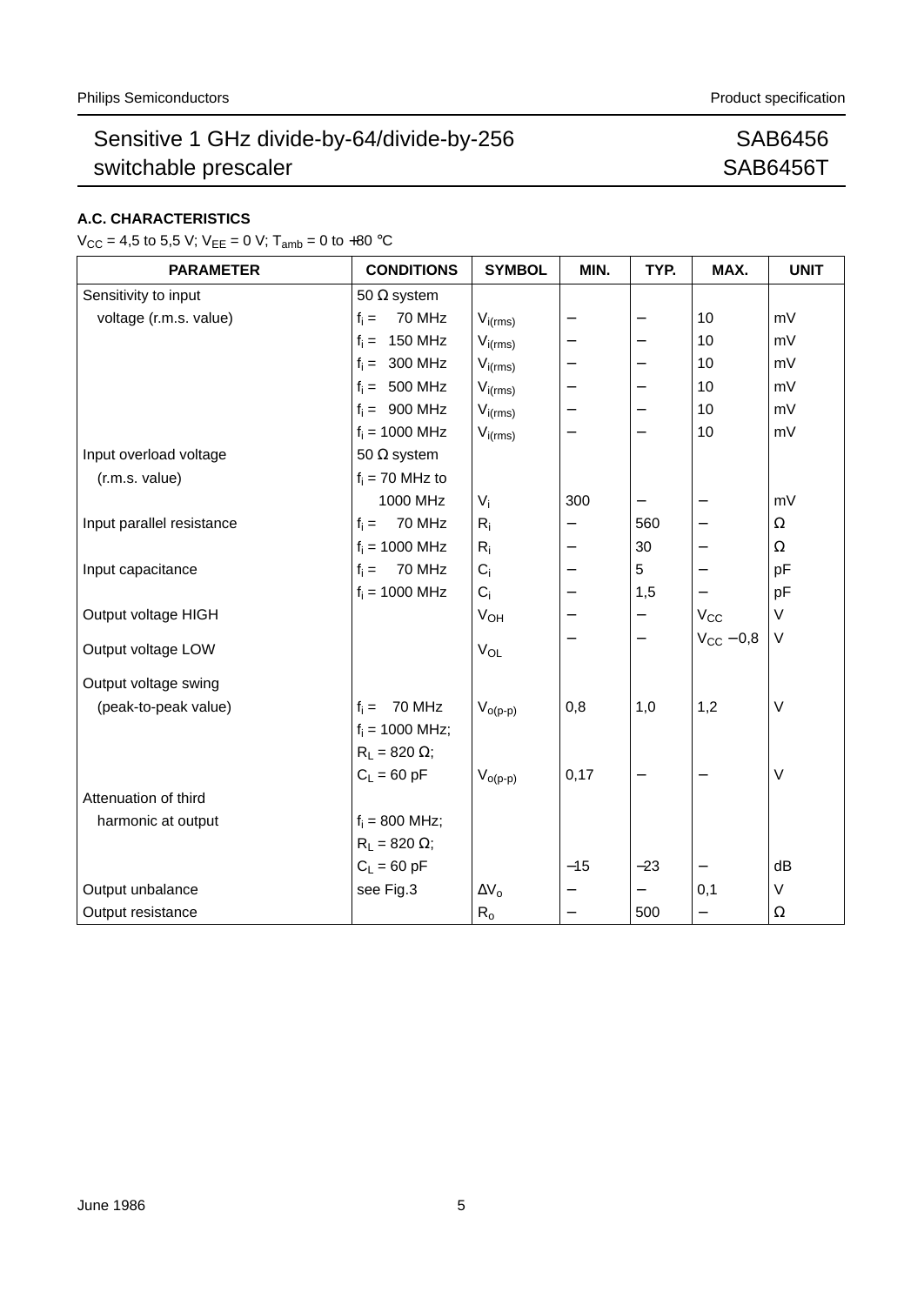### 7Z96292 20  $P_i$  $(dBm)$  $\mathbf 0$ XI XI, guaranteed 8 Vcc operation .<br>100 n F are  $10nF$  $-20$  $4.7 k\Omega$ ᆊ  $\overline{\phantom{a}}$ **SAB6456**  $f = 70 MHz$ SAB6456T  $-40$ 3  $-60$ 5 7296291  $-80$  $\mathbf{o}$ 1000 2000 f (MHz) Fig.3 Test circuit for output unbalance measurement. Fig.4 Typical input sensitivity curve:  $V_{CC} = 5 V$ ;  $T_{amb} = 25 \degree C$ .



SAB6456 SAB6456T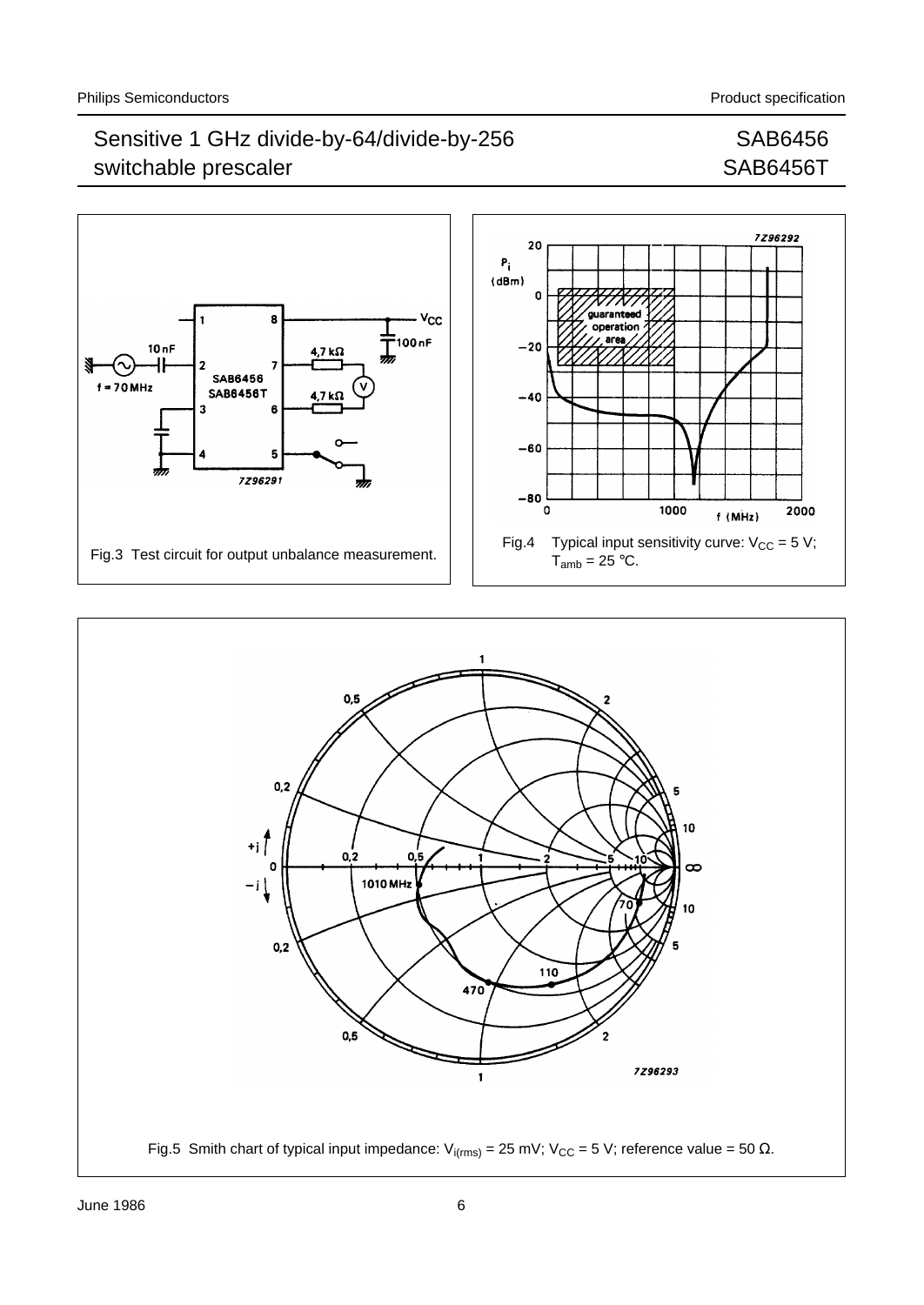SAB6456 SAB6456T

# Sensitive 1 GHz divide-by-64/divide-by-256 switchable prescaler

## **PACKAGE OUTLINES**

## **DIP8:** plastic dual in-line package; 8 leads (300 mil) **SOT97-1 SOT97-1**



| DIMENSIONS (inch dimensions are derived from the original mm dimensions) |  |  |  |  |  |
|--------------------------------------------------------------------------|--|--|--|--|--|
|                                                                          |  |  |  |  |  |

| <b>UNIT</b> | A<br>max. | A۰<br>min. | A <sub>2</sub><br>max. |                | b,             | b,             | u              | $D^{(1)}$    | (1)          | е    | е.   |              | $M_{E}$      | М <sub>Н</sub> | W     | $Z^{(1)}$<br>max. |
|-------------|-----------|------------|------------------------|----------------|----------------|----------------|----------------|--------------|--------------|------|------|--------------|--------------|----------------|-------|-------------------|
| mm          | 4.2       | 0.51       | 3.2                    | . 73<br>.14    | 0.53<br>0.38   | 1.07<br>0.89   | 0.36<br>0.23   | 9.8<br>9.2   | 6.48<br>6.20 | 2.54 | 7.62 | 3.60<br>3.05 | 8.25<br>7.80 | 10.0<br>8.3    | 0.254 | 1.15              |
| inches      | 0.17      | 0.020      | 0.13                   | 0.068<br>0.045 | 0.021<br>0.015 | 0.042<br>0.035 | 0.014<br>0.009 | 0.39<br>0.36 | 0.26<br>0.24 | 0.10 | 0.30 | 0.14<br>0.12 | 0.32<br>0.31 | 0.39<br>0.33   | 0.01  | 0.045             |

### **Note**

1. Plastic or metal protrusions of 0.25 mm maximum per side are not included.

| <b>OUTLINE</b> |        | <b>REFERENCES</b> | <b>EUROPEAN</b> | <b>ISSUE DATE</b> |                   |                             |
|----------------|--------|-------------------|-----------------|-------------------|-------------------|-----------------------------|
| <b>VERSION</b> | IEC    | <b>JEDEC</b>      | <b>EIAJ</b>     |                   | <b>PROJECTION</b> |                             |
| SOT97-1        | 050G01 | <b>MO-001AN</b>   |                 |                   | ⊕                 | $-92 - 11 - 17$<br>95-02-04 |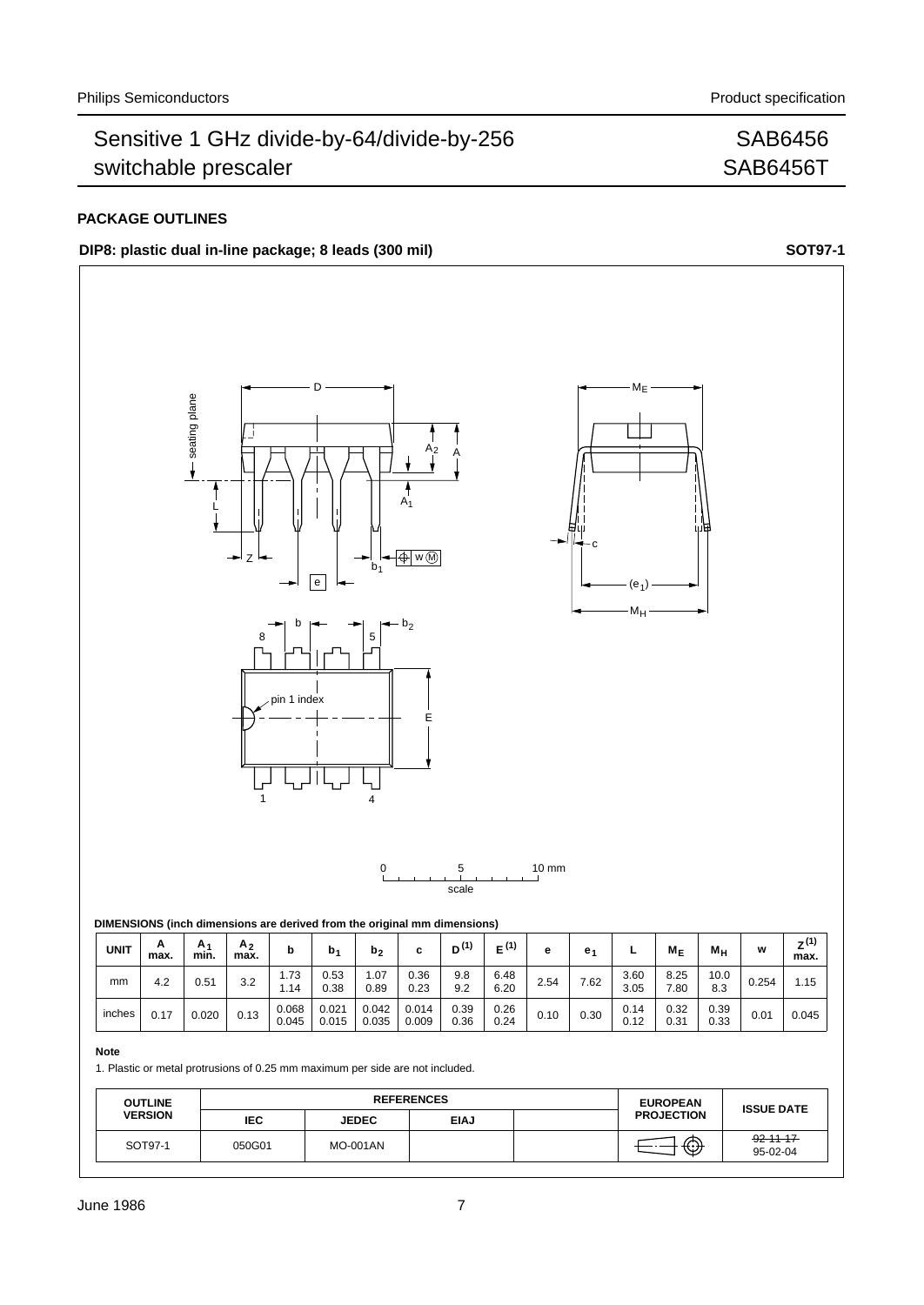# SAB6456 SAB6456T

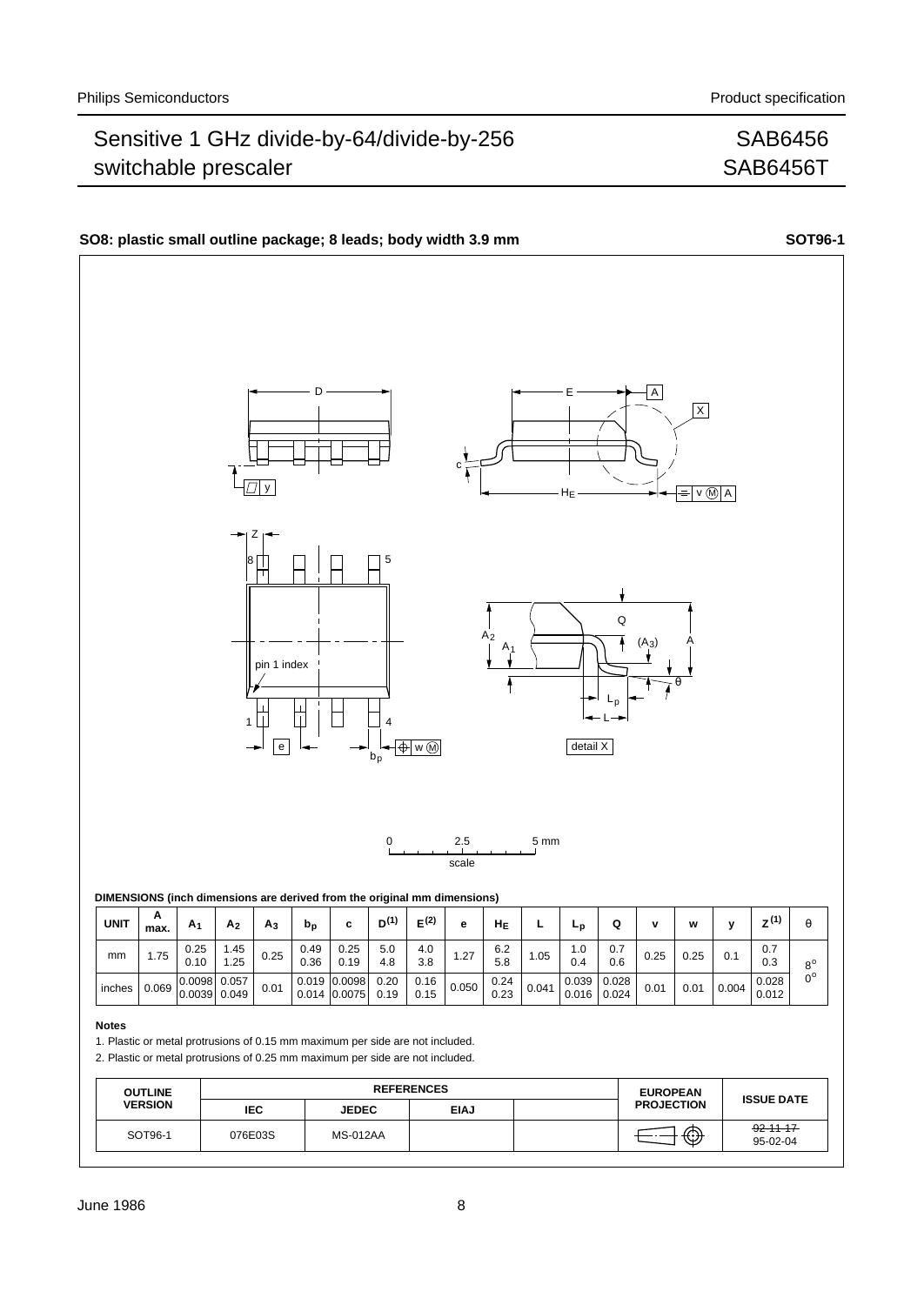# SAB6456 SAB6456T

## **SOLDERING**

## **Introduction**

There is no soldering method that is ideal for all IC packages. Wave soldering is often preferred when through-hole and surface mounted components are mixed on one printed-circuit board. However, wave soldering is not always suitable for surface mounted ICs, or for printed-circuits with high population densities. In these situations reflow soldering is often used.

This text gives a very brief insight to a complex technology. A more in-depth account of soldering ICs can be found in our "IC Package Databook" (order code 9398 652 90011).

### **DIP**

### SOLDERING BY DIPPING OR BY WAVE

The maximum permissible temperature of the solder is 260 °C; solder at this temperature must not be in contact with the joint for more than 5 seconds. The total contact time of successive solder waves must not exceed 5 seconds.

The device may be mounted up to the seating plane, but the temperature of the plastic body must not exceed the specified maximum storage temperature  $(T_{\text{stq max}})$ . If the printed-circuit board has been pre-heated, forced cooling may be necessary immediately after soldering to keep the temperature within the permissible limit.

### REPAIRING SOLDERED JOINTS

Apply a low voltage soldering iron (less than 24 V) to the lead(s) of the package, below the seating plane or not more than 2 mm above it. If the temperature of the soldering iron bit is less than 300 °C it may remain in contact for up to 10 seconds. If the bit temperature is between 300 and 400 °C, contact may be up to 5 seconds.

## **SO**

### REFLOW SOLDERING

Reflow soldering techniques are suitable for all SO packages.

Reflow soldering requires solder paste (a suspension of fine solder particles, flux and binding agent) to be applied to the printed-circuit board by screen printing, stencilling or pressure-syringe dispensing before package placement.

Several techniques exist for reflowing; for example, thermal conduction by heated belt. Dwell times vary between 50 and 300 seconds depending on heating method. Typical reflow temperatures range from 215 to 250 °C.

Preheating is necessary to dry the paste and evaporate the binding agent. Preheating duration: 45 minutes at 45 °C.

### WAVE SOLDERING

Wave soldering techniques can be used for all SO packages if the following conditions are observed:

- A double-wave (a turbulent wave with high upward pressure followed by a smooth laminar wave) soldering technique should be used.
- The longitudinal axis of the package footprint must be parallel to the solder flow.
- The package footprint must incorporate solder thieves at the downstream end.

During placement and before soldering, the package must be fixed with a droplet of adhesive. The adhesive can be applied by screen printing, pin transfer or syringe dispensing. The package can be soldered after the adhesive is cured.

Maximum permissible solder temperature is 260 °C, and maximum duration of package immersion in solder is 10 seconds, if cooled to less than 150 °C within 6 seconds. Typical dwell time is 4 seconds at 250 °C.

A mildly-activated flux will eliminate the need for removal of corrosive residues in most applications.

### REPAIRING SOLDERED JOINTS

Fix the component by first soldering two diagonallyopposite end leads. Use only a low voltage soldering iron (less than 24 V) applied to the flat part of the lead. Contact time must be limited to 10 seconds at up to 300 °C. When using a dedicated tool, all other leads can be soldered in one operation within 2 to 5 seconds between 270 and 320 °C.